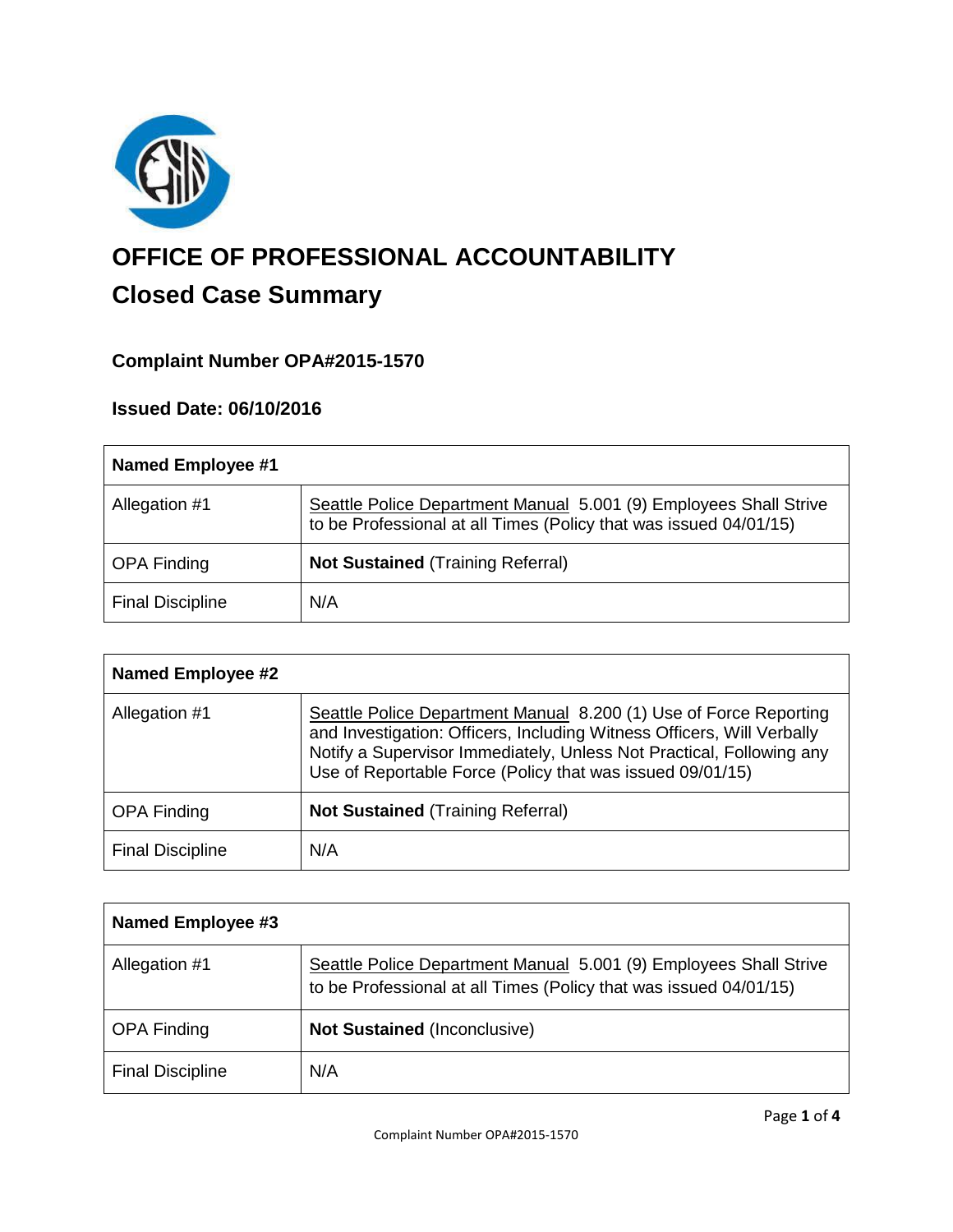| <b>Named Employee #4</b> |                                                                                                                                                                                                                                                                                  |
|--------------------------|----------------------------------------------------------------------------------------------------------------------------------------------------------------------------------------------------------------------------------------------------------------------------------|
| Allegation #1            | Seattle Police Department Manual 8.200 (1) Use of Force Reporting<br>and Investigation: Officers, Including Witness Officers, Will Verbally<br>Notify a Supervisor Immediately, Unless Not Practical, Following any<br>Use of Reportable Force (Policy that was issued 09/01/15) |
| <b>OPA Finding</b>       | <b>Not Sustained (Unfounded)</b>                                                                                                                                                                                                                                                 |
| <b>Final Discipline</b>  | N/A                                                                                                                                                                                                                                                                              |

## **INCIDENT SYNOPSIS**

Officers contacted a possible burglary suspect. When officers attempted to stop the suspect from leaving, the suspect assaulted one of the officers. Force was used to take the suspect into custody which resulted in injuries that required a Force Investigation Team (FIT) callout.

## **COMPLAINT**

The complainant, a supervisor within the Department, alleged that Named Employee #1 and #3 used "unprofessional language" during the incident, that Named Employee #2 failed to report his use of force in a timely manner, and that Named Employee #4 may have used force on the subject and did not complete a use of force statement.

## **INVESTIGATION**

The OPA investigation included the following actions:

- 1. Review of the complaint memo
- 2. Review of In-Car Video (ICV)
- 3. Search for and review of all relevant records and other evidence
- 4. Review of Force Investigation Team (FIT) Investigation
- 5. Interviews of SPD employees

## **ANALYSIS AND CONCLUSION**

Named Employee #1 was alleged to have told a subject to shut up multiple times with the use of profanity. The OPA investigation showed that Named Employee #1 admitted to using profanity in this manner. Named Employee #1 also told OPA he did not use this profanity in a derogatory manner directed at the subject, but as a means to get the subject's attention. The circumstances surrounding Named Employee #1's use of profanity, as shown by the preponderance of the evidence, support Named Employees #1's claim there was a legitimate need to get the subject to stop shouting and that other methods had been tried and were unsuccessful. Nonetheless, the use of profanity such as this should be avoided when possible.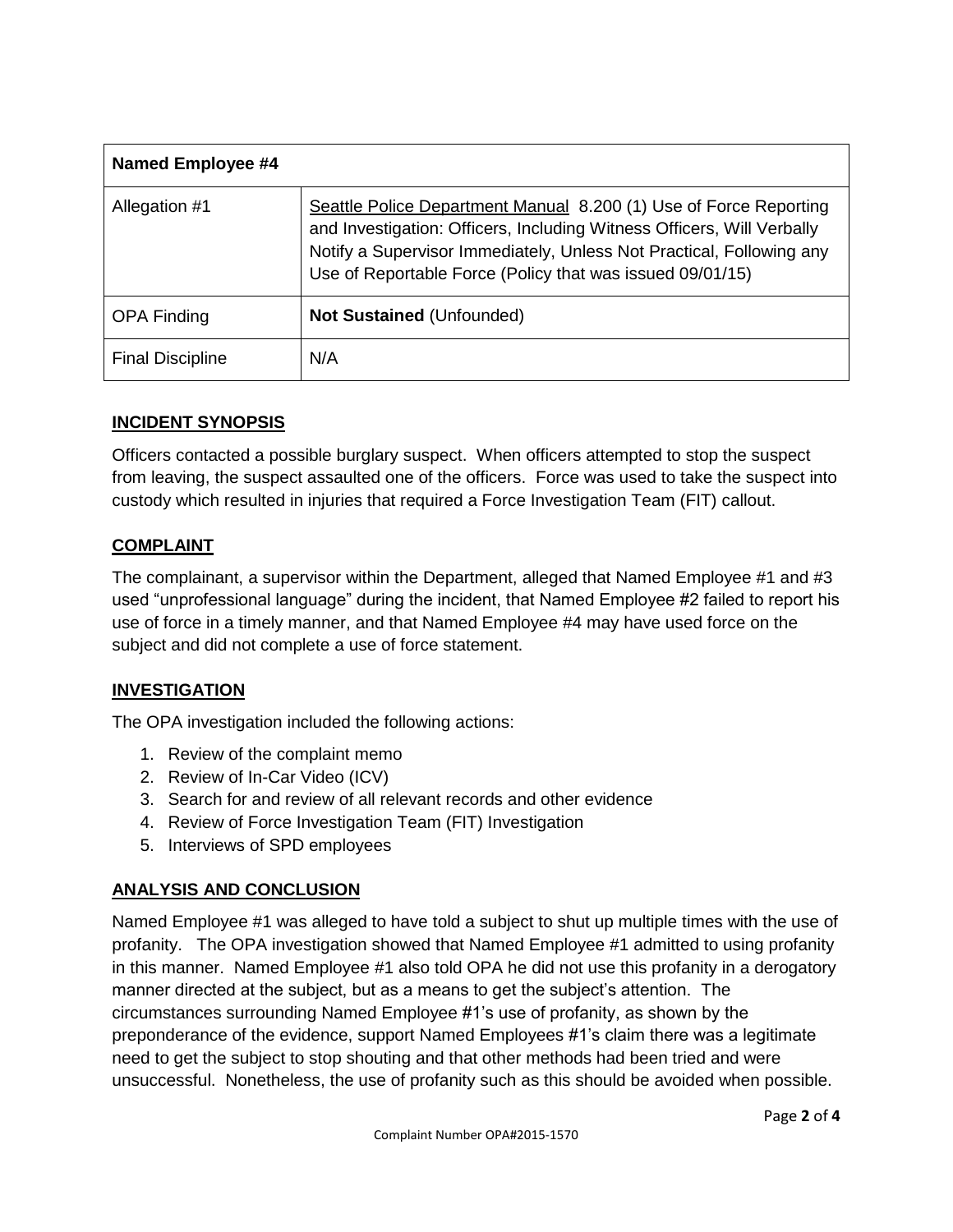It was alleged that Named Employee #2 failed to verbally notify an on-duty supervisor about the subject's complaint of pain in connection with Named Employee #2 holding the subject's legs. Complaint of pain in connection with force, even force that is *de minimis*, is reportable force under SPD Policy. The preponderance of the evidence showed that Named Employee #2 engaged in conversation with the subject about the subject's expressions of pain in his legs at the same time Named Employee #2 was restraining the subject's legs. However, the OPA investigation was not able to produce a preponderance of evidence to either prove or disprove Named Employee #2's assertion that he did notify a supervisor. Nonetheless, Named Employee #2 bore the primary responsibility for making certain the supervisor understood he (Named Employee #2) had used force and needed to document it in a report.

Named Employee #3 was alleged to have used a derogatory term in addressing a subject. The OPA investigation showed that the offensive term was used during an interaction. However, there was insufficient evidence to form a preponderance to either prove or disprove that it was Named Employee #3 who uttered that word.

It was alleged that Named Employee #4 failed to verbally notify an on-duty supervisor about the subject's complaint of pain in connection with Named Employee #4 holding the subject's legs. Complaint of pain in connection with force, even force that is *de minimis*, is reportable force under SPD Policy. The preponderance of the evidence from this investigation showed that the subject made no complaints of pain during the limited time Named Employee #4 was holding the subject's ankle.

## **FINDINGS**

### **Named Employee #1**

### Allegation #1

The evidence supports that Named Employee #1 would benefit from additional training. Therefore a finding of **Not Sustained** (Training Referral) was issued for *Employees Shall Strive to be Professional at all Times*.

**Required Training**: Named Employee #1 should receive counseling from his chain of command regarding the importance of using language that models the professional image of SPD and its officers and how profanity, while potentially a helpful attention-getting device, can serve to make some situations more volatile.